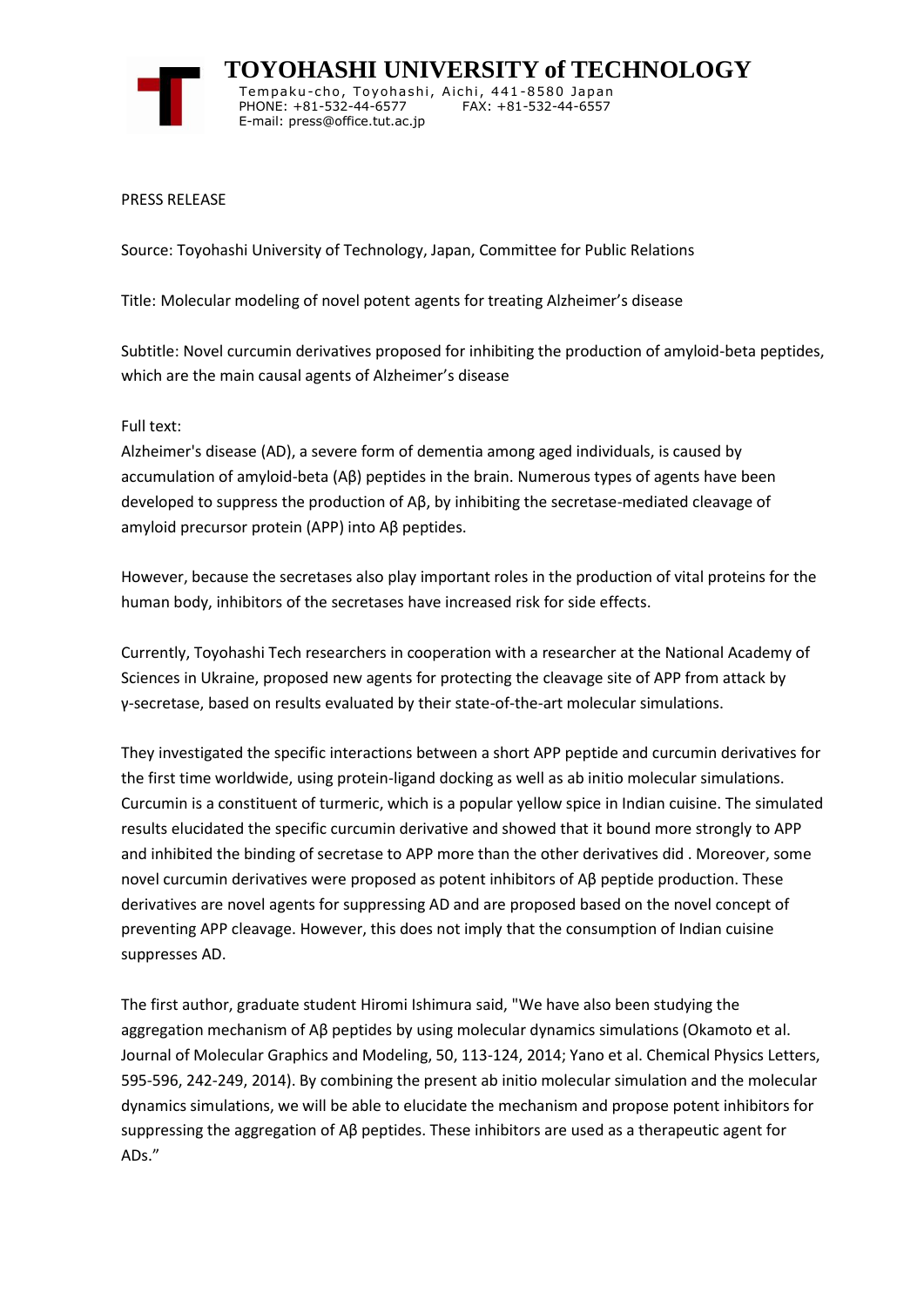

 **TOYOHASHI UNIVERSITY of TECHNOLOGY** Tempaku-cho, Toyohashi, Aichi, 441-8580 Japan PHONE: +81-532-44-6577 FAX: +81-532-44-6557 E-mail: press@office.tut.ac.jp

Associate Professor Noriyuki Kurita said, "Our present molecular simulations elucidated that curcumin can bind APP and inhibit the cleavage of APP by secretase. Curcumin is a natural product contained in the root of Curcumae Rhizoma. In the laboratory of our collaborator at National Academy of Sciences in Ukraine, our proposed curcumin derivatives will be synthesized and theirs effects on experimental animals with ADs will be investigated."

Our developed state-of-the-art molecular simulations can be applied to the study of other vital proteins that play important roles in the pathogenesis of numerous diseases. In developing countries such as Ukraine, tuberculosis (TB), which is a severe infection caused by Mycobacterium tuberculosis is prevalent. In fact, about 9 million people are infected with TB worldwide and 1.5 million died from this infection in 2013. Therefore, the urgent development of novel drugs for TB is necessary. We are currently performing molecular simulations to propose novel potent inhibitors of a protein that reduces the blood level of anti-tubercular as well as anti-human immunodeficiency virus (HIV) agents. This collaborative study with Ukrainian researchers will be applied to the "Science and Technology Research Partnership for Sustainable Development Project" organized by Japan Science and Technology Agency (JST) and Japan International Cooperation Agency (JICA) in 2015.

## References:

Authors: Hiromi Ishimura1, Ryushi Kadoya<sup>1</sup>, Tomoya Suzuki<sup>1</sup>, Takeru Murakawa<sup>1</sup>, Sergiy Shulga<sup>2</sup>, and Noriyuki Kurita<sup>1,\*</sup>.

Title of original paper: Specific interactions between amyloid-β peptide and curcumin derivatives: ab initio molecular simulations.

Journal, volume, pages, and year: Chemical Physics Letters, 633, 139-145, 2015. Digital Object Identifier (DOI): 10.1016/j.cplett.2015.05.023

## Affiliations:

<sup>1</sup>Department of Computer Science and Engineering, Toyohashi University of Technology, Toyohashi, 441-8580, Japan,

<sup>2</sup>Institute for Food Biotechnology and Genomics, National Academy of Sciences of Ukraine, Kyiv, Ukraine

Further information Toyohashi University of Technology 1-1 Hibarigaoka, Tempaku, Toyohashi, Aichi Prefecture, 441-8580, JAPAN Inquiries: Committee for Public Relations E-mail: press@office.tut.ac.jp

Toyohashi University of Technology founded in 1976 as a National University of Japan is a research institute in the fields of mechanical engineering, advanced electronics, information sciences, life sciences, and architecture.

Website[: http://www.tut.ac.jp/english/](https://www.tut.ac.jp/english/)